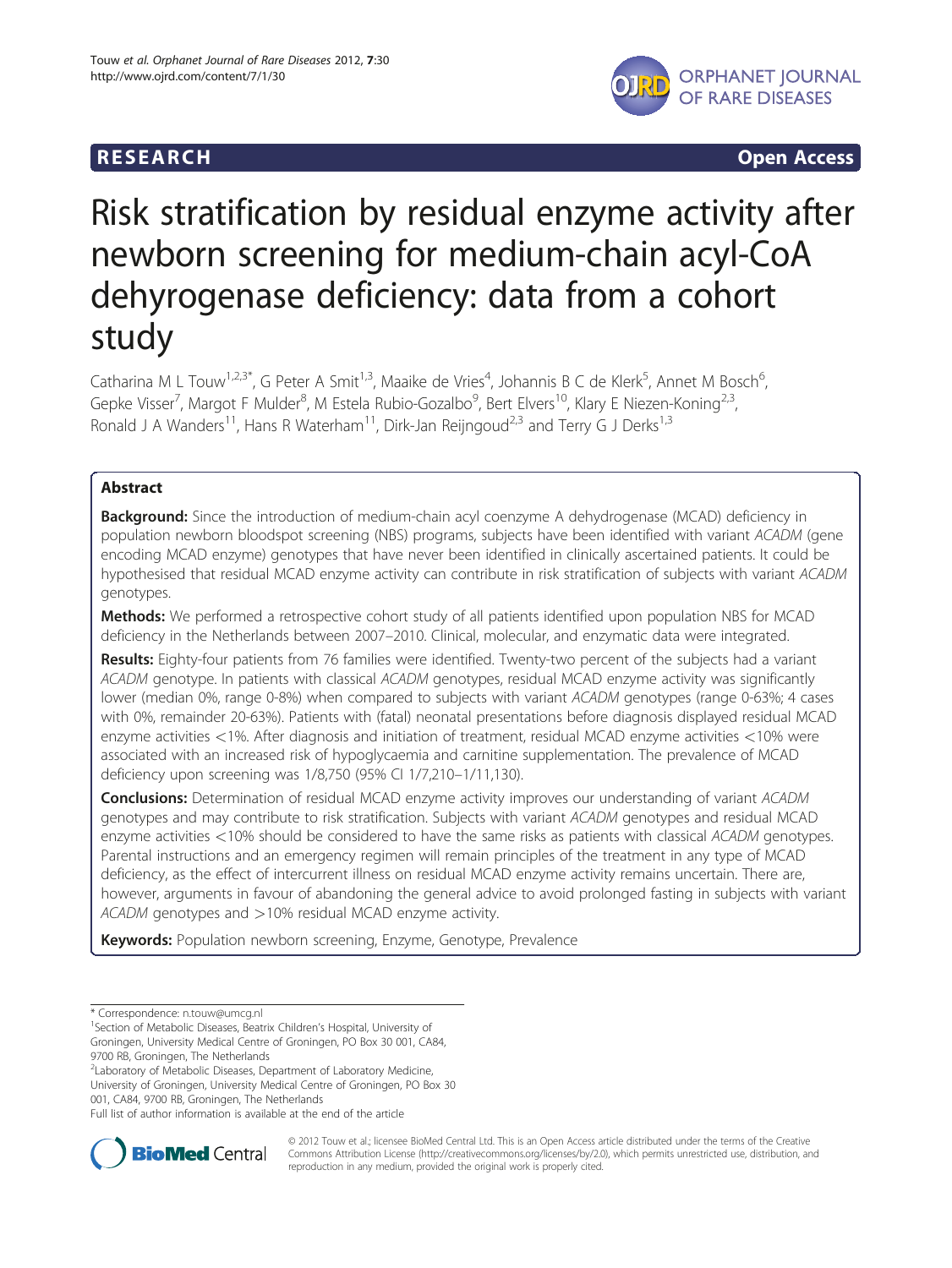# Background

Medium-chain acyl-Coenzyme A dehydrogenase (MCAD [E.C.1.3.99.3]) deficiency (OMIM 201450) is the most common inherited disorder of mitochondrial fatty acid oxidation. The MCAD enzyme is responsible for the first step in the mitochondrial β-oxidation of CoA esters of medium-chain length fatty acids [\[1](#page-6-0)].

Before the introduction of population newborn bloodspot screening (NBS) for MCAD deficiency, patients presented clinically during periods of catabolic stress, precipitating acute symptoms [\[2,3\]](#page-6-0). Some patients developed seizures, coma or even presented with sudden death, associated with hypoketotic hypoglycaemia. However, asymptomatic family members have also been recognized with the same diseasecausing genotype [[4](#page-6-0)]. Worldwide, approximately 80% of clinically presenting patients were homozygous for the c.985A>G missense mutation in the ACADM gene encoding the MCAD enzyme [\[5\]](#page-6-0). Early diagnosis significantly improves the outcome [\[3](#page-6-0)] and treatment is mainly dietary, consisting of avoidance of prolonged fasting and an emergency regimen during intercurrent illness [\[6\]](#page-6-0). Secondary free carnitine (C0) deficiency in blood may be corrected by carnitine supplementation in some patients, but evidence for this treatment is limited [[7](#page-6-0)].

Since the introduction of the NBS programs, newborns are identified by the detection of increased concentrations of medium-chain length acylcarnitines and their ratios [[8](#page-6-0)]. An elevated concentration of octanoylcarnitine (C8:0) is the most common biomarker for MCAD deficiency. Besides patients with classical ACADM genotypes, NBS identifies subjects with hyperoctanoylcarnitinaemia and variant ACADM genotypes, i.e. genotypes that have not been recognized before in clinically ascertained patients [\[9](#page-6-0)]. As population NBS programs aim to prevent development of a phenotype, physicians feel forced to institute treatment, independent of the genotype. It can be questioned, however, whether subjects with variant ACADM genotypes have the same clinical risks compared to patients with classical ACADM genotypes. Or even, whether they should be regarded patients at all. Different studies used laboratory parameters to estimate the significance of variant ACADM genotypes [[10-14\]](#page-6-0). Clinical follow-up parameters are difficult to interpret, because early diagnosis and treatment influence the natural clinical course of subjects with variant ACADM genotypes.

It could be hypothesised that residual MCAD enzyme activity is a prognostic parameter in risk stratification of patients with variant ACADM genotypes. Therefore, we performed a cohort study integrating NBS test results, molecular studies, and clinical data with enzymatic data of all patients from the Dutch birth cohorts 2007–2010 identified in the population NBS program for MCAD deficiency. The results from subjects with variant ACADM genotypes were stratified, using data from patients with classical ACADM genotypes as a reference.

#### Patients and methods

The Medical Ethical Committee of the University Medical Centre Groningen approved the study (METc 2011/133). Parents provided written informed consent.

#### Population NBS protocol

In The Netherlands, the epidemiology and natural history of MCAD deficiency have been well characterised before introduction of the population NBS program in 2007 [\[2,4,15\]](#page-6-0). In our country, 99.75% of all newborns are screened between 72 and 168 h after birth ([www.rivm.nl](http://www.rivm.nl)). In dried blood spots the following parameters are determined: concentrations of C0, C8:0, and decanoylcarnitine (C10:0), and the C8:0/C10:0 ratio. For MCAD deficiency, the decision is based on the C8:0 concentration only as clinical and laboratory follow-up is initiated in newborns with  $C8:0 \ge 0.50$   $\mu$ mol/l within 24 h.

#### Protocol for laboratory follow-up

After an initial positive NBS test for MCAD deficiency, the newborns are referred to a metabolic centre. Laboratory follow-up includes a complete acylcarnitine profile in plasma and/or a dried blood spot by tandem massspectrometry, and urinary organic acid analysis using gas chromatography–mass spectrometry, as described by Derks et al. [[9\]](#page-6-0). Determination of MCAD enzyme activity is performed in leukocytes or lymphocytes, with an HPLC-based assay using 3-phenylpropionyl-CoA (PP-CoA) as a substrate [\[9,16\]](#page-6-0). Residual MCAD enzyme activities are expressed as percentage from healthy controls. Analysis of the ACADM gene (OMIM 607008) is performed by sequencing all exons and adjacent intron regions. The nucleotide numbering starts from the first adenine of the ATG translation initiation codon of the ACADM cDNA sequence and amino acid numbering starts from the methionine encoded by this translation initiation codon. The abovementioned analyses are preceded by parental informed consent.

A 'variant ACADM genotype' was defined as an ACADM genotype that has not been recognized before in clinically ascertained patients in either The Netherlands [[2](#page-6-0)] or in literature.

# Cohort

In this study, we included children from the Dutch birth cohorts 2007–2010 with clinical follow-up in a metabolic centre after population NBS for MCAD deficiency. For most children the diagnosis has been confirmed by MCAD enzyme and/or ACADM gene analysis. If these analyses were not performed, the confirmatory acylcarnitine profile was characterised by C8:0 concentrations >50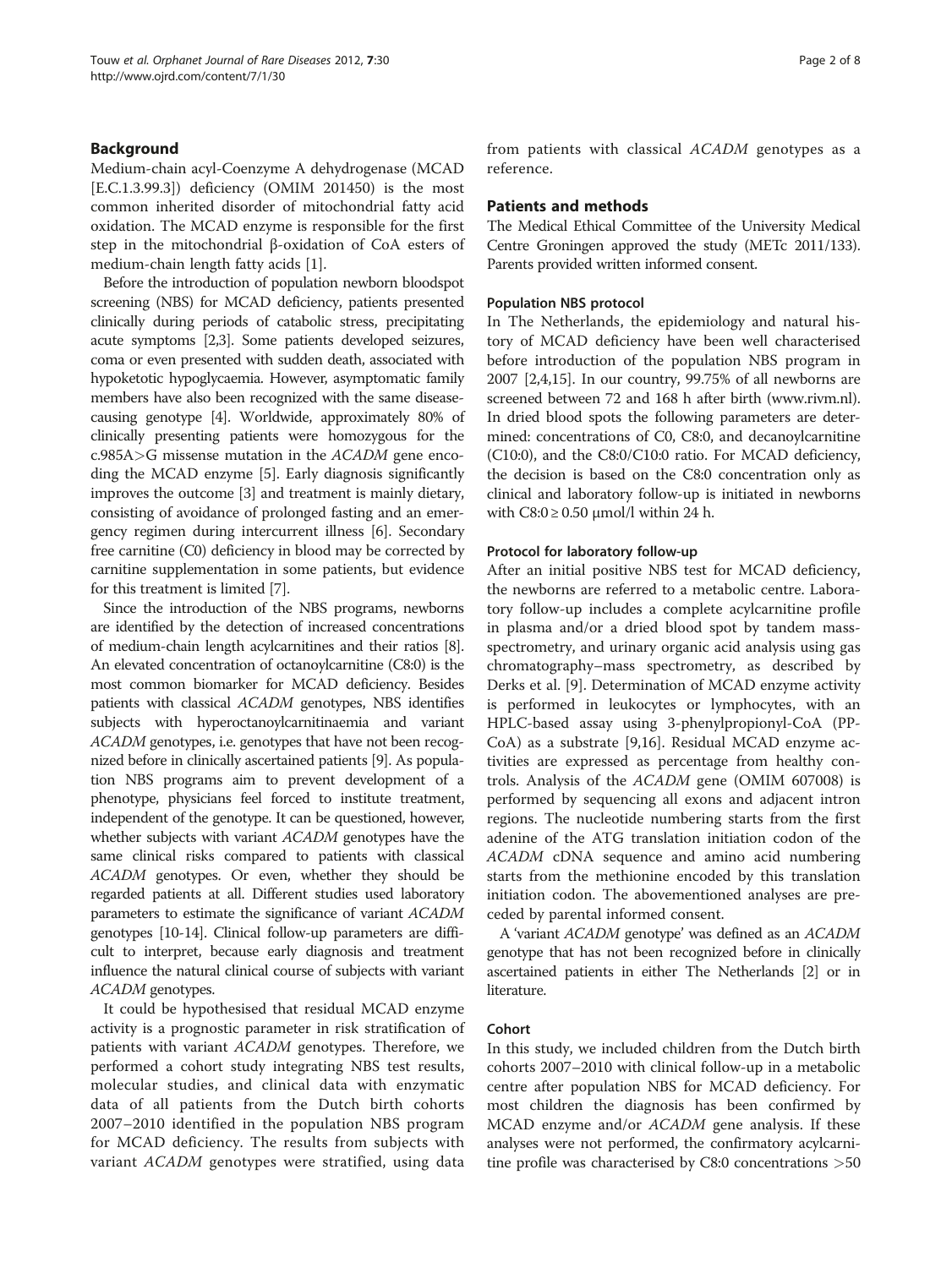z-scores (i.e.  $\geq 1.65$  µmol/l) and a C8:0/C10:0 ratio  $\geq 10$ z-scores (i.e.  $\geq$  8.3) above the threshold for NBS, based on reference data from the National Institute for Public Health and the Environment.

Clinical and laboratory data from all patients were retrospectively retrieved from the Dutch Diagnosis Registration Metabolic Diseases database ([www.ddrmd.](http://www.ddrmd.nl) [nl\)](http://www.ddrmd.nl), and medical and laboratory files by one investigator (CT). Data from the patients in which the diagnosis had been confirmed enzymatically were included in the analysis of the prognostic value of MCAD enzyme analysis.

#### Data analysis

Using data from the Dutch Central Bureau for Statistics (CBS) ([www.cbs.nl\)](http://www.cbs.nl), the prevalence P was calculated by dividing the total number of patients by the total number of newborns N. For calculation of the 95% confidence interval (95% CI) the following formula was used:

$$
95\%CI = P \pm 1.96 \times ((P \times (1 - P))/N)^{1/2}
$$

Differences between normally distributed continuous data were analyzed using parametric tests. Data that were not normally distributed were analyzed using nonparametric tests. For dichotomous data, a chi-squared test was used. For analysis of correlations, Spearman's rank test was used. The significance level was set at  $p < 0.05$ . Statistical analyses were performed using GraphPad Prism software (GraphPad Software Inc., version 5.00, 2007).

# Results

#### Cohort

In the period 2007–2010, the diagnosis MCAD deficiency was confirmed in 84 patients, after 108 initial positive screening results for  $C8:0 \ge 0.50$  µmol/l. Data from the NBS test, molecular studies and clinical followup were compared to the residual MCAD enzyme activity, in order to determine the prognostic value. Results from patients with a classical ACADM genotype were used as a reference.

# Relationship between ACADM genotypes and residual MCAD enzyme activities

ACADM genotypes were available from 68 of the 84 patients (Table [1](#page-3-0)). Homozygosity for the common c.985A > G mutation was observed in 62% (42/68), the  $c.985A > G$  allele frequency was 77% (104/136). Variant ACADM genotypes were observed in 22% (15/ 68).

Data on residual MCAD enzyme activity could be obtained from 64 of the 84 patients. Median residual MCAD enzyme activity in patients with classical ACADM genotypes was 0% (range 0-8% and 0-5% in leukocytes and lymphocytes, respectively). Subjects with variant ACADM genotypes displayed significantly higher MCAD residual enzyme activities (median 25%, range 0-63%, Mann–Whitney  $U$  test,  $p < 0.01$ ) (Figure [1\)](#page-3-0).

For further comparison of groups, patients were stratified based on residual MCAD enzyme activity. A threshold of 10% was considered practical and safe, because the highest residual MCAD enzyme activity determined in a patient with a classical ACADM genotype was 8%.

# Relationship between population NBS test results and MCAD enzyme activities

Figure [2a](#page-4-0) demonstrates that C8:0 concentrations were significantly higher in patients with residual MCAD enzyme activities <10% than in subjects with residual MCAD enzyme activities ≥10% (median 3.96, range 0.77– 14.80 μmol/l vs. median 1.11, range 0.56– 2.82 μmol/l, respectively, Mann–Whitney  $U$  test,  $p < 0.01$ ). Additionally, C8:0/C10:0 ratios were significantly higher in the group of patients with residual MCAD enzyme activities <10% (median 13.00, range 3.21–18.50), when compared to the group of subjects with residual MCAD enzyme activities ≥10% (median 3.41, range 1.81–8.03, Mann–Whitney  $U$ test,  $p < 0.01$ ). A strong negative linear correlation was found between the NBS C8:0/C10:0 ratio and the residual MCAD enzyme activity measured in lymphocytes (Spearman r =  $-0.67$ , p < 0.001) (Figure [2b](#page-4-0)).

# Relationship between clinical phenotypes and MCAD enzyme activities

Seven newborns had a clinical presentation in the neonatal period before diagnosis (Table [2](#page-4-0)). Two of these newborns died before arrival in the hospital. Five had been admitted to the hospital before NBS test results became available, three of them with documented hypoglycaemia. All newborns with a neonatal presentation had a C8:0/C10:0 ratio ≥10 upon NBS and residual MCAD enzyme activities <1%. Six of these patients had a classical ACADM genotype. The seventh case had the variant c.985A>G/c.216+1G>T genotype, corresponding with 0% residual MCAD enzyme activity.

After the diagnosis was established, no fatal manifestations of MCAD deficiency were reported. Patients with residual MCAD enzyme activities <10% were 1.2 times more frequently admitted to the hospital preventively, compared to subjects with residual MCAD activities  $\geq 10\%$  (Table [2\)](#page-4-0). All patients with documented hypoglycaemia had residual MCAD enzyme activities <10%. During follow-up, no carnitine was prescribed for low plasma C0 concentrations in subjects with residual MCAD enzyme activities ≥10%. In contrast, 51% (27/51) of the patients with residual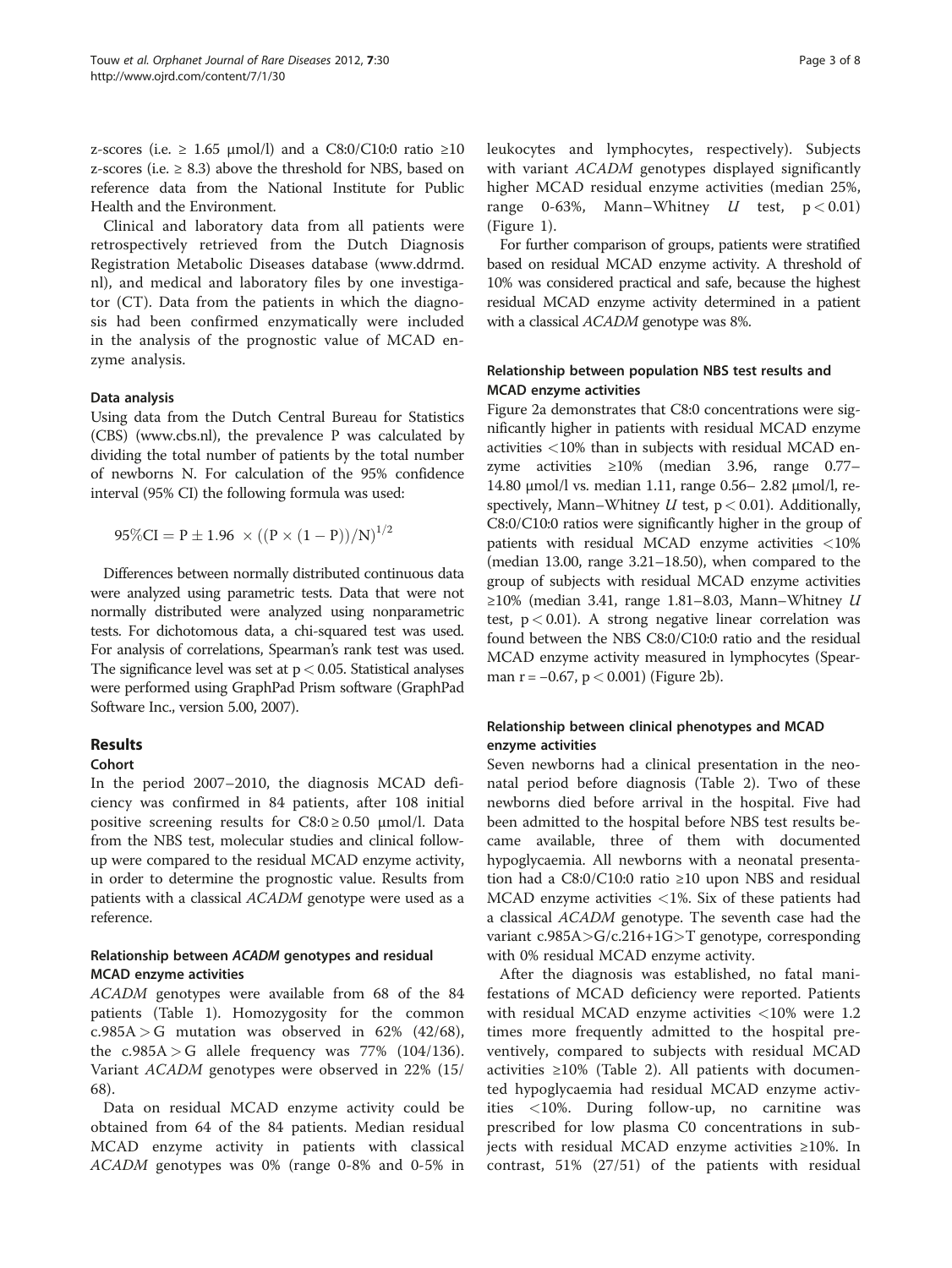| Genotype         | Allele 1       |                             |                |                  | Allele <sub>2</sub>         |                |                        | <b>MCAD</b> enzyme<br>activity (%) |              | References |
|------------------|----------------|-----------------------------|----------------|------------------|-----------------------------|----------------|------------------------|------------------------------------|--------------|------------|
|                  | <b>Number</b>  | <b>Nucleotide</b><br>change | <b>Exon</b>    | Coding<br>effect | <b>Nucleotide</b><br>change | <b>Exon</b>    | Coding<br>effect       | Α                                  | B            |            |
| <b>CLASSICAL</b> | 42             | c.985A > G                  | 11             | p.K329E          | c.985A > G                  | 11             | p.K329E                | $\circ$                            | $\mathbf{0}$ | $[25-27]$  |
|                  | 5              | c.985A > G                  | 11             | p.K329E          | c.233 T > C                 | $\overline{4}$ | p.178T                 | $\overline{2}$                     | 2            | $[23]$     |
|                  | 2              | c.985A > G                  | 11             | p.K329E          | c.789A > G                  | 9              | p.L263F                | $\circ$                            | n.d.         | $[2]$      |
|                  | 1              | c.985A > G                  | 11             | p.K329E          | c.799 $G > A$               | 9              | p.G267R                | 8                                  | n.d.         | [28, 29]   |
|                  | $\overline{2}$ | c.233 T > C                 | 4              | p.178T           | c.233 T > C                 | $\overline{4}$ | p.178T                 | <1                                 | 3            | $[23]$     |
|                  |                | c.233 T > C                 | 4              | p.178T           | c.789A > G                  | 9              | p.L263F                | $\circ$                            | n.d.         | [2, 23]    |
| <b>VARIANT</b>   | $\overline{2}$ | c.985A > G                  | 11             | p.K329E          | c.158 $G > A$               | 3              | p.R53H                 | n.d.                               | 23           | This study |
|                  | 3              | c.985A > G                  | 11             | p.K329E          | c.199 T > C                 | 3              | p.Y67H                 | 58                                 | 31           | $[30]$     |
|                  |                | c.985A > G                  | 11             | p.K329E          | $c.216 + 1$ G $>$ T         | $\overline{4}$ | Splice site<br>variant | n.d.                               | $\mathbf{0}$ | This study |
|                  | $\overline{2}$ | c.985A > G                  | 11             | p.K329E          | c.238A > G                  | $\overline{4}$ | p.R80G                 | n.d.                               | 36           | This study |
|                  | $\mathbf{1}$   | c.985A > G                  | 11             | p.K329E          | $c.470$ C $>$ T             | 7              | p.A157V                | n.d.                               | $\circ$      | This study |
|                  |                | c.985A > G                  | 11             | p.K329E          | C.493 G > A                 | 7              | p.A165T                | n.d.                               | 20           | This study |
|                  |                | c.985A > G                  | 11             | p.K329E          | $c.600-18$ G $> A$          | 8              | p.XXX?                 | n.d.                               | 63           | $[10]$     |
|                  |                | c.985A > G                  | 11             | p.K329E          | c.928 G > A                 | 10             | p.G285R                | $\mathbf 0$                        | n.d.         | $[23]$     |
|                  |                | c.233 T > C                 | $\overline{4}$ | p.178T           | c.1066A > T                 | 11             | p.1356F                | n.d.                               | $\mathbf{0}$ | This study |
|                  | $\mathbf{1}$   | $c.250$ C $>$ T             | 4              | p.L84F           | c.199T > C                  | 3              | p.Y67H                 | n.d.                               | 58           | [30, 31]   |
|                  |                | c.799 G > A                 | 9              | p.G267R          | $c.865$ G $> A$             | 10             | p.V289I                | n.d.                               | 25           | This study |

<span id="page-3-0"></span>Table 1 ACADM genotypes in 68 patients, identified upon population NBS for MCAD deficiency in The Netherlands

A, measured in leukocytes; B, measured in lymphocytes; n.d., not determined. Median residual MCAD enzyme activities are depicted.

MCAD enzyme activities <10% received carnitine supplementation.

#### Epidemiology

Between 2007–2010, 84 patients were identified from 76 families. The prevalence of MCAD deficiency was 1/8,750  $(95\%CI\ 1/7,210-1/11,130)$ , which is considered to be a high estimate (Table [3\)](#page-4-0). When subjects with residual MCAD activities ≥10% were excluded, the prevalence was 1/10,070 (95%CI 1/8,190-1/13,070).

# **Discussion**

This is the first report in which residual MCAD enzyme activities in a large cohort of patients identified upon population NBS for MCAD deficiency have been used for risk stratification. Within the group of newborns with hyperoctanoylcarnitinaemia, a broad spectrum of ACADM genotypes has been identified. As the clinical significance of many variant ACADM genotypes is incompletely known, we integrated clinical, molecular and enzymatic data from a well-defined population. Residual MCAD enzyme activity correlated well with ACADM genotype and phenotype, and could therefore aid in the risk stratification of patients after positive NBS test.

In this study, residual MCAD enzyme activity was measured with PP-CoA, which is a very specific substrate to

determine residual MCAD enzyme activity in vitro [[16,17](#page-6-0)]. Traditionally, natural substrates such as hexanoyl-CoA and octanoyl-CoA were used to determine MCAD enzyme activity. However, even in patients who were homozygous for the classical  $c.985A > G$  ACADM mutation, high residual enzyme activities were found when using these substrates,

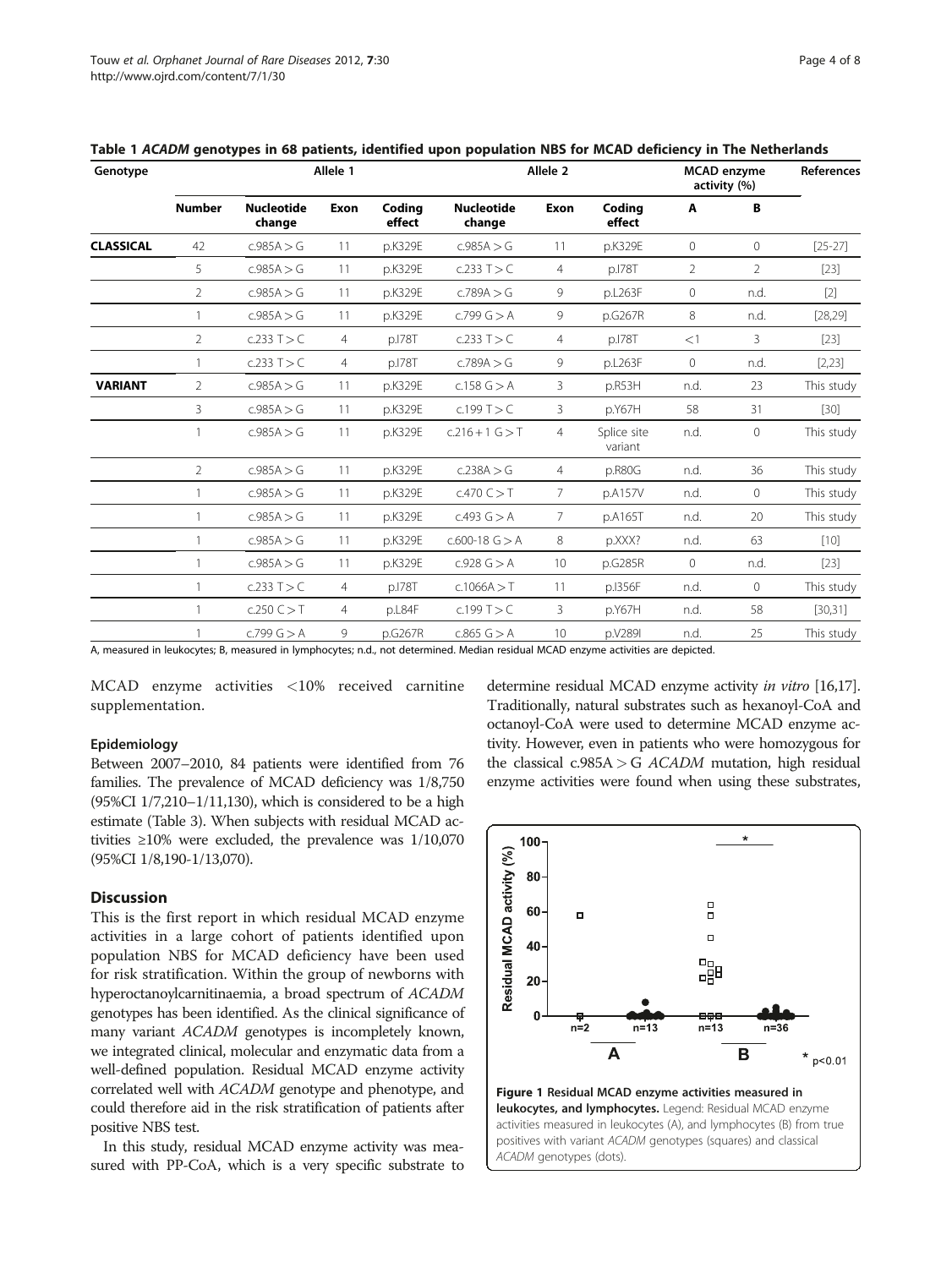<span id="page-4-0"></span>

possibly due to the overlap in substrate specificity with other acyl-CoA dehydrogenases [\[9\]](#page-6-0). Therefore, in our country these substrates have been replaced in the confirmatory enzymatic studies after positive NBS test results. However, the possible role of PP-CoA in the pathophysiology of MCAD deficiency is currently unknown and it is important to realise that the pathophysiology is far more complex than just deficient MCAD enzyme activity.

Before NBS test results became available, a neonatal presentation occurred in seven patients with residual MCAD enzyme activities <1%. Two of these patients presented with a fatal event. Despite the important benefits of population NBS programs for MCAD deficiency [[3\]](#page-6-0), the question remains justified, whether we detect all patients before clinical presentation and whether they are all *patients*. When compared to other NBS programs, blood sampling for the NBS test is relatively late in our country, i.e. between 72 and 168 hours of life. However,

#### Table 2 Prevalence of clinical symptoms and interventions in patients, organised by residual MCAD enzyme activity

|                                                   | Residual MCAD enzyme activity |             |  |
|---------------------------------------------------|-------------------------------|-------------|--|
|                                                   | $<$ 10%                       | >10%        |  |
| Neonatal presentation (%)                         | 13% (7/53)                    | 0%          |  |
| Hypoglycaemia (%)                                 | 8% (4/51)                     | $0\%$       |  |
| Carnitine supplementation (%)                     | 51% (27/51)                   | $0\%$       |  |
| Patients with hospital admissions (%) 82% (42/51) |                               | 55% (6/11)* |  |
| Hospital admissions (n)                           | 116                           | 14*         |  |
|                                                   |                               |             |  |

Hospital admissions per life year 0.64/life year 0.55/life year Data were processed as described in 'Patients and Methods'. Hypoglycaemia was defined as blood glucose concentration <2.6 mmol/L or reported hypoglycaemia in medical charts. \* p < 0.05.

similar percentages of (fatal) neonatal presentations have been reported in studies from other countries, where the NBS test is performed earlier in the neonatal period [\[3](#page-6-0)]. Since several inherited metabolic diseases may present with a fatal neonatal presentation, escaping early detection by population NBS programs, we recommend dried blood spot analysis of acylcarnitines and amino acids in all newborns who die before the NBS test has been performed.

In a subset of the children with variant ACADM genotypes, residual MCAD enzyme activity is relatively high (Table [1\)](#page-3-0). This raises the question whether these subjects are at risk of developing clinical symptoms as patients with classical genotypes, and should be considered "patients". If the main arguments for a population NBS program are strictly considered [\[18](#page-6-0)], subjects with variant ACADM genotypes may not be regarded "true-positives", because their genotypes have not been observed before in clinically ascertained patients. However, some of these mutations may have never been detected due to low carrier frequencies, but may give the same clinical risks as classical ACADM mutations [[19](#page-6-0)]. Already before the introduction of NBS for MCAD deficiency, the term "patient" was a matter of debate. Reduced penetrance of the disorder is a well-recognised phenomenon, reflected by asymptomatic

Table 3 Epidemiology of MCAD deficiency in The Netherlands before and after the introduction of population NBS

| <b>MCAD deficiency in The Netherlands</b>      | Frequencies (95% CI)            |
|------------------------------------------------|---------------------------------|
| ACADM mutation carrier frequency <sup>a</sup>  | $1/55$ ( $1/46 - 1/68$ )        |
| Expected prevalence <sup>a</sup>               | $1/12,100$ (1/8,450 - 1/18,500) |
| Observed prevalence 1985-1999b                 | 1/27,400 (1/23,000 - 1/33,900)  |
| Screened newborns 2007-2010 <sup>c</sup>       | 735,282                         |
| Patients 2007-2010 <sup>d</sup>                | 84                              |
| Provalence upon poenatal coroning <sup>d</sup> | 1/0750 (1/7 210 1/11 120)       |

Prevalence upon neonatal screening "alta 1/8,750 (1/7,210 – 1/11,130) <sup>a</sup> According to De Vries et al. [[15\]](#page-6-0);  $<sup>b</sup>$  According to Derks et al. [\[4\]](#page-6-0);  $<sup>c</sup>$  According</sup></sup> to CBS; d This study.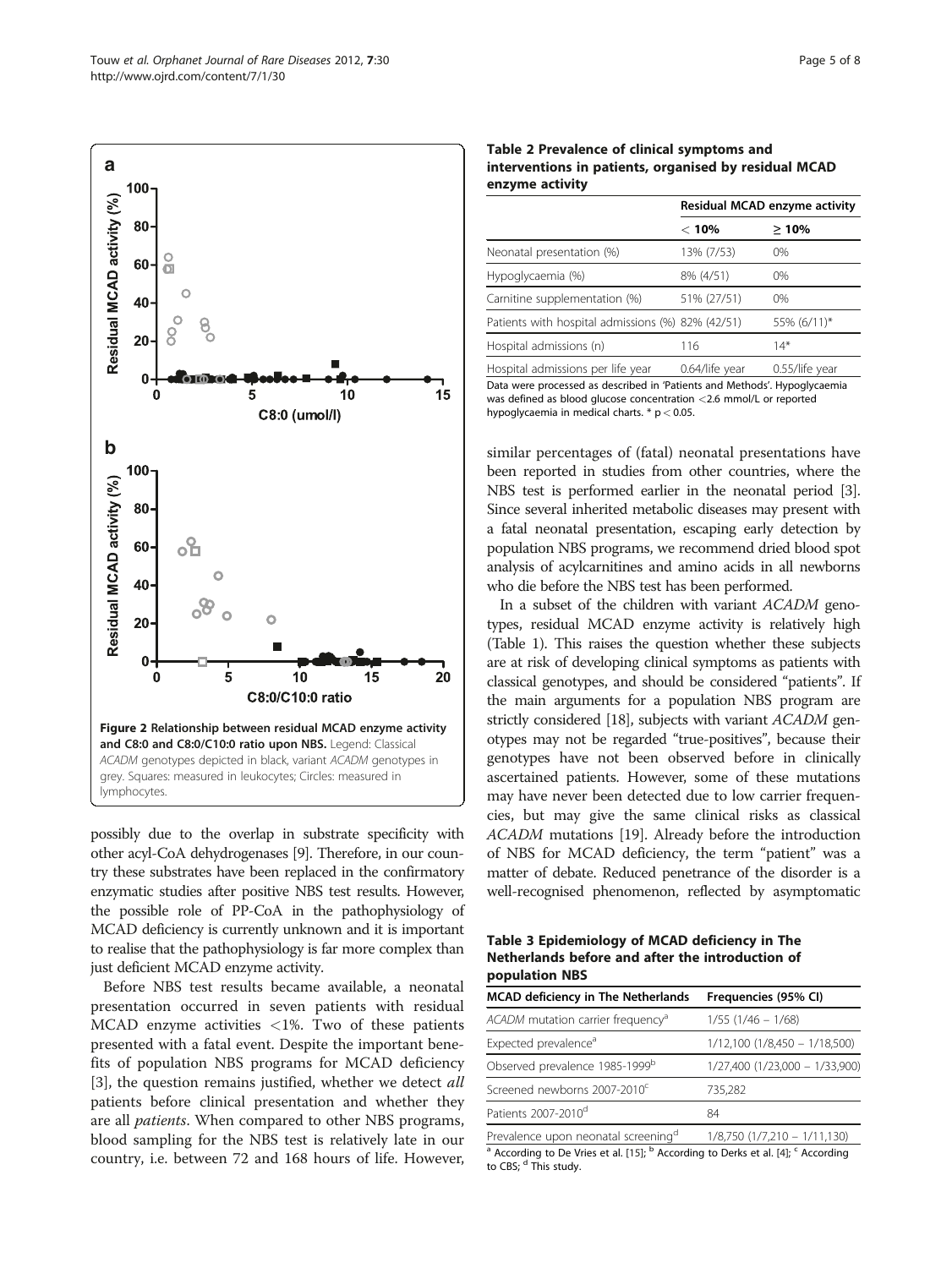family members with the same classical ACADM genotype as clinically ascertained probands [\[4\]](#page-6-0). Moreover, it is recognised that single nucleotide polymorphisms (in combination with a classical ACADM mutation) may contribute to the development of hyperoctanoylcarnitinaemia by modulating mitochondrial fatty acid oxidation [[19\]](#page-6-0).

In this study, 15 subjects had a 'variant ACADM genotype'. Three newborns (with c.985A>G/c.216+1G>T; c.985A>G/c.470C>T and c.233T>C/c.1066A>T genotypes) displayed C8:0/C10:0 ratios >10 and residual MCAD enzyme activity <1% (Figure [2b\)](#page-4-0), as observed in patients with classical ACADM genotypes. In our opinion, they should be considered and treated like patients with classical ACADM genotypes. The patient with the c.985A>G/c.928G>A genotype displayed a C8:0/C10:0 ratio <10. Since MCAD enzyme activity was absent, he was considered "patient" like patients with classical ACADM genotypes. In the remaining 11 subjects with variant ACADM genotypes, residual MCAD enzyme activities ranged between 20%–63%. Should they receive (the same) treatment as patients with classical genotypes? In previous studies that aimed to determine risk stratification for subjects with variant ACADM genotypes, different sets of data have been used. Examples include correlation of metabolite concentrations to ACADM genotypes [\[10,11](#page-6-0)], or heterologous overexpression studies to determine the effect of various ACADM mutations on residual MCAD enzyme activity and the thermal stability of the MCAD enzyme [[12-14\]](#page-6-0). In most cases, however, the effect of one single ACADM mutation was studied, although MCAD deficiency is an enzyme deficiency caused by genetic alterations on both ACADM alleles.

In this study, classical ACADM genotypes were associated with residual MCAD enzyme activities <10%. Substantial octanoate oxidation [[20](#page-6-0)] and normal ketone body metabo-lism [[21\]](#page-6-0) were demonstrated in previous stable isotope studies under normal fasted conditions in patients with classical ACADM genotypes. It is well recognised that clinically ascertained patients tolerated overnight fasting without problems before establishment of the diagnosis, as recently reviewed [[22](#page-7-0)]. Similar observations were made in our country, since overnight fasting per se has never precipitated symptoms in patients [\[2,6](#page-6-0)]. As a subset of subjects with variant ACADM genotypes was associated with a milder biochemical and clinical phenotype, and relatively high residual MCAD enzyme activity, it could be argued that the general advice on avoidance of overnight fasting in subjects with residual MCAD enzyme activities ≥10% can be abandoned. However, the major argument in favour of avoiding prolonged fasting is early anticipation in circumstances of intercurrent illness with fever in young patients. Some (variant) ACADM mutations have shown to lead to temperature sensitive MCAD folding variants in vitro [[14](#page-6-0)[,23\]](#page-7-0). The clinical in vivo effects remain to be determined. Therefore, an emergency regimen and clinical follow-up remain basic principles of the treatment, regardless of ACADM genotype.

The prevalence of MCAD deficiency upon NBS in The Netherlands is threefold higher than found after clinical presentation (Table [3\)](#page-4-0) [[4](#page-6-0)], and in line with previous reports [[24](#page-7-0)]. Prior to the introduction of the NBS program, the expected prevalence of MCAD deficiency was calculated to be 1/12,100 (95%CI: 1/8,450–1/18,500) in our country, based on the ACADM c.985A>G carrier frequency in the general population and the assumption of a 94% allele frequency for this common mutation in clinically ascertained cases [[15](#page-6-0)]. The latter was confirmed in patients from the Dutch birth cohorts 1985–1999 [\[4\]](#page-6-0). The current study displays a more heterogeneous ACADM mutational spectrum with an observed allele frequency of the c.985A>G ACADM mutation of only 77%. Although the observed prevalence is comparable to the expected prevalence [\[15](#page-6-0)], it is important to realize that the availability of molecular tests for the complete ACADM gene has significantly increased since the 1990s. This might have biased identification of patients in our previous studies, hence, causing an underestimation of the expected prevalence. In addition, demographic alterations within the same geographic area might have contributed [\(www.cbs.nl\)](http://www.cbs.nl).

# Conclusions

Population-wide NBS programs identify newborns with hyperoctanoylcarnitinaemia and variant ACADM genotypes. These newborns are currently regarded patients, in whom follow-up and dietary treatment are initiated similarly to the group with classical ACADM genotypes. This study demonstrates the prognostic value of residual MCAD enzyme activity in newborns with hyperoctanoylcarnitinaemia and a variant ACADM genotype. Residual MCAD enzyme activities <10% were associated with clinical symptoms, regardless of ACADM genotype. Clinical symptoms or classical ACADM genotypes have thus far not been reported in subjects with residual MCAD enzyme activities ≥10%. For all positively screened newborns with any form of MCAD deficiency, basic principles of the treatment are parental instructions, cautious clinical follow-up, and application of an emergency regimen. In subjects with variant ACADM genotypes and ≥10% residual MCAD enzyme activities, the necessity to avoid overnight fasting is debatable.

#### Abbreviations

ACADM: Gene encoding medium-chain acyl-CoA dehydrogenase; C0: Free carnitine; C8:0: Octanoylcarnitine; C10:0: Decanoylcarnitine; C8:0/C10:0: Ratio between octanoylcarnitine and decanoylcarnitine concentrations; MCAD: Medium-chain acyl-CoA dehydrogenase; NBS: Newborn bloodspot screening; PPA: Phenylpropionic acid; PP-CoA: Phenylpropionyl-CoA.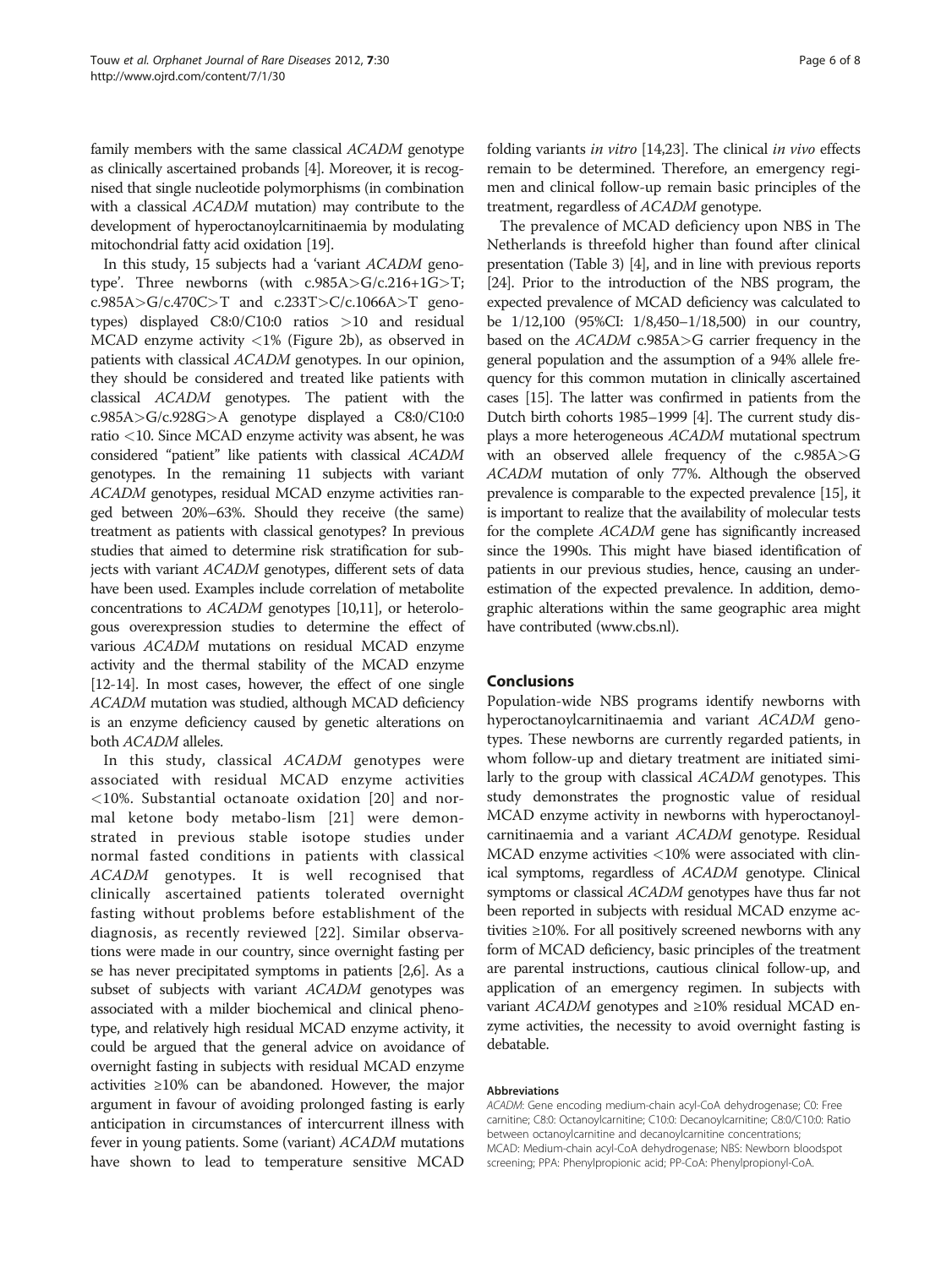#### <span id="page-6-0"></span>Competing interests

The authors declare that they have no competing interests.

#### Acknowledgements

The authors gratefully acknowledge JMM Rondeel (Isala Klinieken, Department of Clinical Chemistry, Zwolle, The Netherlands) for help in collecting the NBS test results. M van Rijn (dietician Section of Metabolic Diseases, UMC Groningen, Groningen, The Netherlands) is acknowledged for critically reading an early version of the manuscript and for her suggestions. This study was funded by a grant from Health Insurers Innovation Foundation to DJ Reijngoud and GPA Smit (project number 913). The funding source had no role in the writing of the manuscript, but was informed about the decision to submit the manuscript for publication. No authors were paid by a pharmaceutical company or other agency to write this article.

#### Author details

<sup>1</sup>Section of Metabolic Diseases, Beatrix Children's Hospital, University of Groningen, University Medical Centre of Groningen, PO Box 30 001, CA84, 9700 RB, Groningen, The Netherlands. <sup>2</sup>Laboratory of Metabolic Diseases, Department of Laboratory Medicine, University of Groningen, University Medical Centre of Groningen, PO Box 30 001, CA84, 9700 RB, Groningen, The Netherlands. <sup>3</sup>Center for Liver, Digestive and Metabolic Diseases, University of Groningen, University Medical Centre of Groningen, PO Box 30 001, CA84, 9700 RB, Groningen, The Netherlands. <sup>4</sup>Institiute for Genetic and Metabolic Disease, Department of Paediatrics, Radboud University Medical Centre Nijmegen, Nijmegen, The Netherlands. <sup>5</sup>Centre for Lysosomal and Metabolic Diseases, Department of Paediatrics, Erasmus Medical Centre, Rotterdam, The Netherlands. <sup>6</sup>Department of Metabolic Diseases, Academic Medical Centre, University of Amsterdam, Amsterdam, The Netherlands. <sup>7</sup>Department of Metabolic and Endocrine Diseases, Wilhelmina Children's Hospital, University Medical Centre Utrecht, Utrecht, The Netherlands. <sup>8</sup>Section of Metabolic Diseases, Department of Paediatrics, VU University Medical Centre, Amsterdam, The Netherlands. <sup>9</sup>Department of Pediatrics and Laboratory of Genetic-Metabolic Diseases, Maastricht University Medical Centre, Maastricht, The Netherlands. 10Laboratory for Infectious Diseases and Perinatal Screening, National institute for Public Health and the Environment (RIVM), Bilthoven, The Netherlands.<sup>11</sup>Laboratory Genetic Metabolic Diseases, Academic Medical Centre, University of Amsterdam, Amsterdam, The Netherlands.

#### Authors' contributions

CML Touw participated in data collection, analysis and interpretation, generation of the figures, in writing of the manuscript, and approved of the final version. GPA Smit conceived the study, participated in writing the manuscript, and approved the final version. M de Vries, JBC de Klerk, AM Bosch, G Visser, MF Mulder, ME Rubio-Gozalbo, KE Niezen-Koning, B Elvers, RJA Wanders, and HR Waterham participated in data collection, and approved of the final version. DJ Reijngoud conceived the study, participated in writing the manuscript, and approved of the final version. TGJ Derks conceived the study, participated in analysis and interpretation of the data, in writing of the manuscript, and approved of the final version.

#### Received: 6 March 2012 Accepted: 25 May 2012 Published: 25 May 2012

#### References

- 1. Roe CR, Ding J: Chapter 101: Mitochondrial fatty acid oxidation disorders. In The online metabolic and molecular bases of inherited disease. 8th edition. Edited by Valle D, Scriver CR. New York: McGraw-Hill; 2011. 2001. [www.](www.ommbid.com) [ommbid.com,](www.ommbid.com) updated Nov 2011. Accessed Nov 30, 2011.
- 2. Derks TG, Reijngoud DJ, Waterham HR, Gerver WJ, van den Berg MP, Sauer PJ, Smit GP: The natural history of medium-chain acyl CoA dehydrogenase deficiency in the Netherlands: clinical presentation and outcome. J Pediatr 2006, 148(5):665–670.
- Wilcken B, Haas M, Joy P, Wiley V, Chaplin M, Black C, Fletcher J, McGill J, Boneh A: Outcome of neonatal screening for medium-chain acyl-CoA dehydrogenase deficiency in Australia: a cohort study. Lancet 2007, 369 (9555):37–42.
- Derks TG, Duran M, Waterham HR, Reijngoud DJ, Ten Kate LP, Smit GP: The difference between observed and expected prevalence of MCAD

deficiency in The Netherlands: a genetic epidemiological study. Eur J Hum Genet 2005, 13(8):947–952.

- 5. Tanaka K, Yokota I, Coates PM, Strauss AW, Kelly DP, Zhang Z, Gregersen N, Andresen BS, Matsubara Y, Curtis D: Mutations in the medium chain acyl-CoA dehydrogenase (MCAD) gene. Hum Mutat 1992, 1(4):271–279.
- 6. Derks TG, van Spronsen FJ, Rake JP, van der Hilst CS, Span MM, Smit GP: Safe and unsafe duration of fasting for children with MCAD deficiency. Eur J Pediatr 2007, 166(1):5–11.
- 7. Walter JH: L-carnitine in inborn errors of metabolism: what is the evidence?. J Inherit Metab Dis 2003, 26(2–3):181–188.
- 8. McHugh DM, Cameron CA, Abdenur JE, Abdulrahman M, Adair O, Al Nuaimi SA, Ahlman H, Allen JJ, Antonozzi I, Archer S, Au S, Auray-Blais C, Baker M, Bamforth F, Beckmann K, Pino GB, Berberich SL, Binard R, Boemer F, Bonham J, Breen NN, Bryant SC, Caggana M, Caldwell SG, Camilot M, Campbell C, Carducci C, Bryant SC, Caggana M, Caldwell SG, et al: Clinical validation of cutoff target ranges in newborn screening of metabolic disorders by tandem mass spectrometry: a worldwide collaborative project. Genet Med 2011, 13(3):230–254.
- 9. Derks TG, Boer TS, van Assen A, Bos T, Ruiter J, Waterham HR, Niezen-Koning KE, Wanders RJ, Rondeel JM, Loeber JG, Ten Kate LP, Smit GP, Reijngoud DJ: Neonatal screening for medium-chain acyl-CoA dehydrogenase (MCAD) deficiency in The Netherlands: the importance of enzyme analysis to ascertain true MCAD deficiency. J Inherit Metab Dis 2008, 31(1):88–96.
- 10. Smith EH, Thomas C, McHugh D, Gavrilov D, Raymond K, Rinaldo P, Tortorelli S, Matern D, Highsmith WE, Oglesbee D: Allelic diversity in MCAD deficiency: the biochemical classification of 54 variants identified during 5 years of ACADM sequencing. Mol Genet Metab 2010, 100(3):241–250.
- 11. Maier EM, Liebl B, Roschinger W, Nennstiel-Ratzel U, Fingerhut R, Olgemoller B, Busch U, Krone N, Kries R, Roscher AA: Population spectrum of ACADM genotypes correlated to biochemical phenotypes in newborn screening for medium-chain acyl-CoA dehydrogenase deficiency. Hum Mutat 2005, 25(5):443–452.
- 12. Maier EM, Gersting SW, Kemter KF, Jank JM, Reindl M, Messing DD, Truger MS, Sommerhoff CP, Muntau AC: Protein misfolding is the molecular mechanism underlying MCADD identified in newborn screening. Hum Mol Genet 2009, 18(9):1612–1623.
- 13. Bross P, Jespersen C, Jensen TG, Andresen BS, Kristensen MJ, Winter V, Nandy A, Krautle F, Ghisla S, Bolundi L: Effects of two mutations detected in medium chain acyl-CoA dehydrogenase (MCAD)-deficient patients on folding, oligomer assembly, and stability of MCAD enzyme. J Biol Chem 1995, 270(17):10284–10290.
- 14. O'Reilly L, Bross P, Corydon TJ, Olpin SE, Hansen J, Kenney JM, McCandless SE, Frazier DM, Winter V, Gregersen N, Engel PC, Andresen BS: The Y42H mutation in medium-chain acyl-CoA dehydrogenase, which is prevalent in babies identified by MS/MS-based newborn screening, is temperature sensitive. Eur J Biochem 2004, 271(20):4053-4063.
- 15. de Vries HG, Niezen-Koning K, Kliphuis JW, Smit GP, Scheffer H, ten Kate LP: Prevalence of carriers of the most common medium-chain acyl-CoA dehydrogenase (MCAD) deficiency mutation (G985A) in The Netherlands. Hum Genet 1996, 98(1):1–2.
- 16. Wanders RJ, Ruiter JP, IJLst L, Waterham HR, Houten SM: The enzymology of mitochondrial fatty acid beta-oxidation and its application to followup analysis of positive neonatal screening results. J Inherit Metab Dis 2010, 33(5):479–494.
- 17. Rinaldo P, O'Shea JJ, Welch RD, Tanaka K: The enzymatic basis for the dehydrogenation of 3-phenylpropionic acid: in vitro reaction of 3 phenylpropionyl-CoA with various acyl-CoA dehydrogenases. Pediatr Res 1990, 27(5):501–507.
- 18. Wilson JM, Jungner YG: Principles and practice of mass screening for disease. Bol Oficina Sanit Panam 1968, 65(4):281–393.
- 19. Gieger C, Geistlinger L, Altmaier E, Hrabe De Angelis M, Kronenberg F, Meitinger T, Mewes HW, Wichmann HE, Weinberger KM, Adamski J, Illig T, Suhre K: Genetics meets metabolomics: a genome-wide association study of metabolite profiles in human serum. PLoS Genet 2008, 4(11):e1000282.
- 20. Heales SJ, Thompson GN, Massoud AF, Rahman S, Halliday D, Leonard JV: Production and disposal of medium-chain fatty acids in children with medium-chain acyl-CoA dehydrogenase deficiency. J Inherit Metab Dis 1994, 17(1):74–80.
- 21. Fletcher JM, Pitt JJ: Fasting medium chain acyl-coenzyme A dehydrogenase-deficient children can make ketones. Metabolism 2001, 50 (2):161–165.